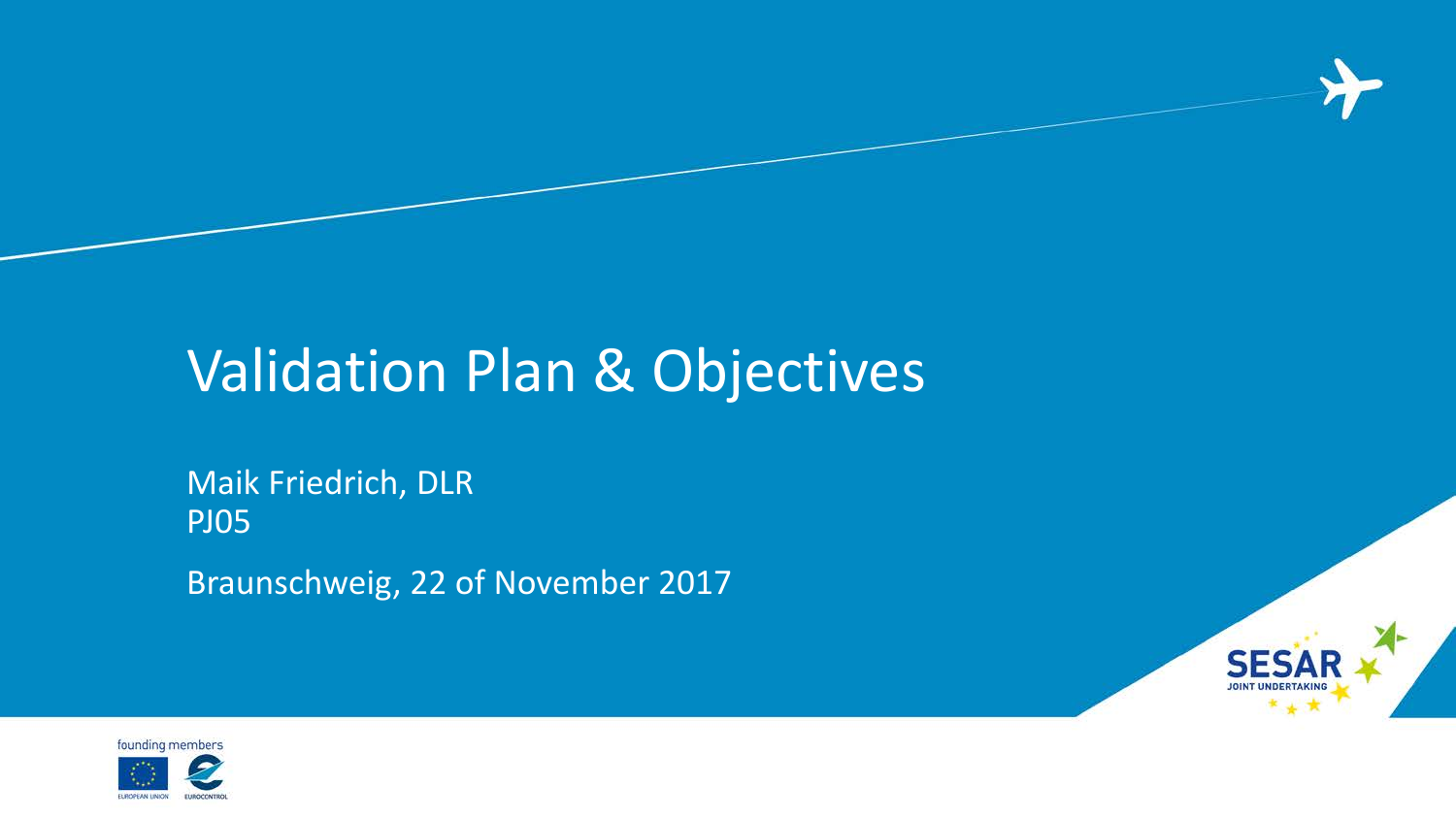## **Validation Plan**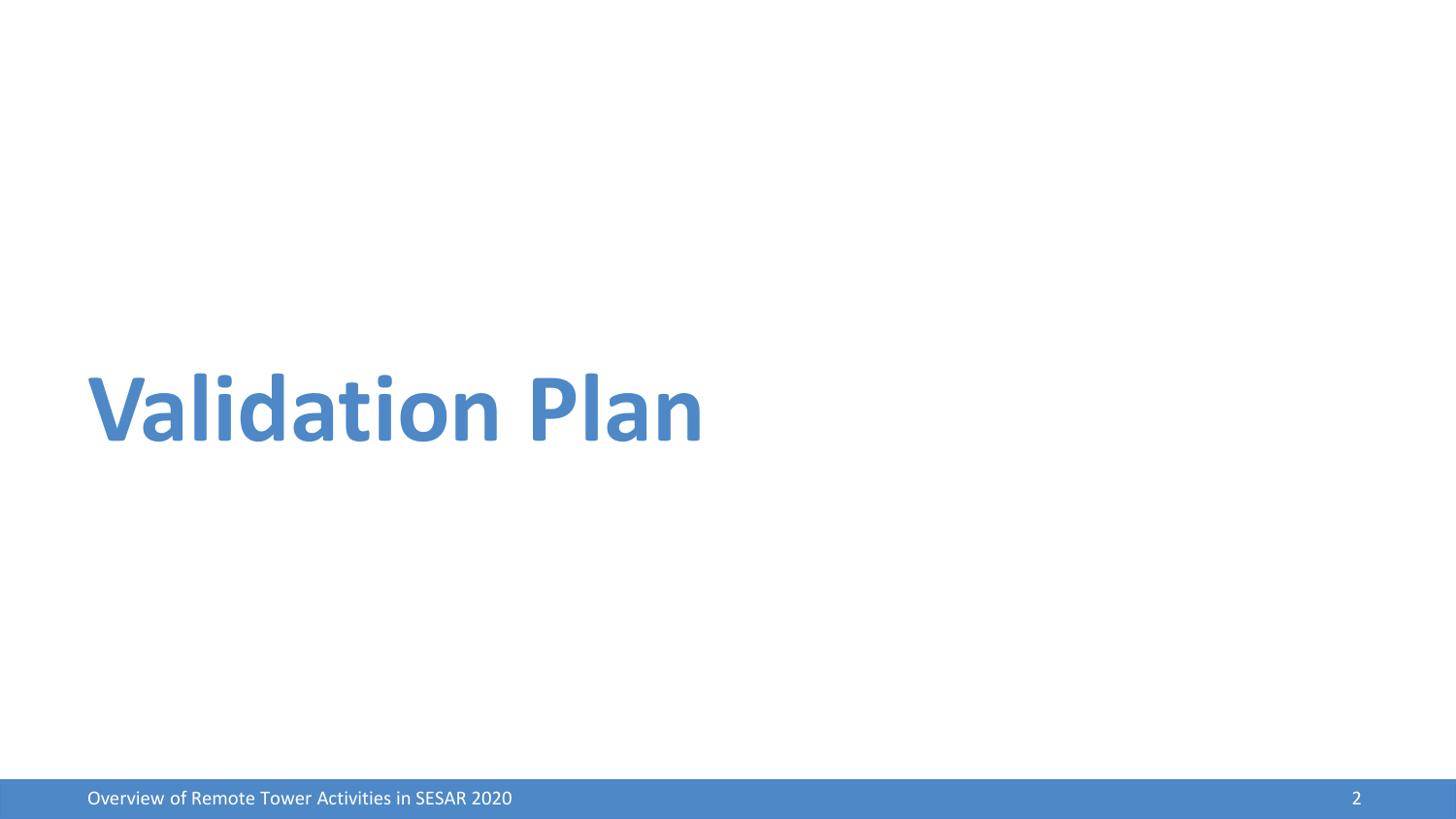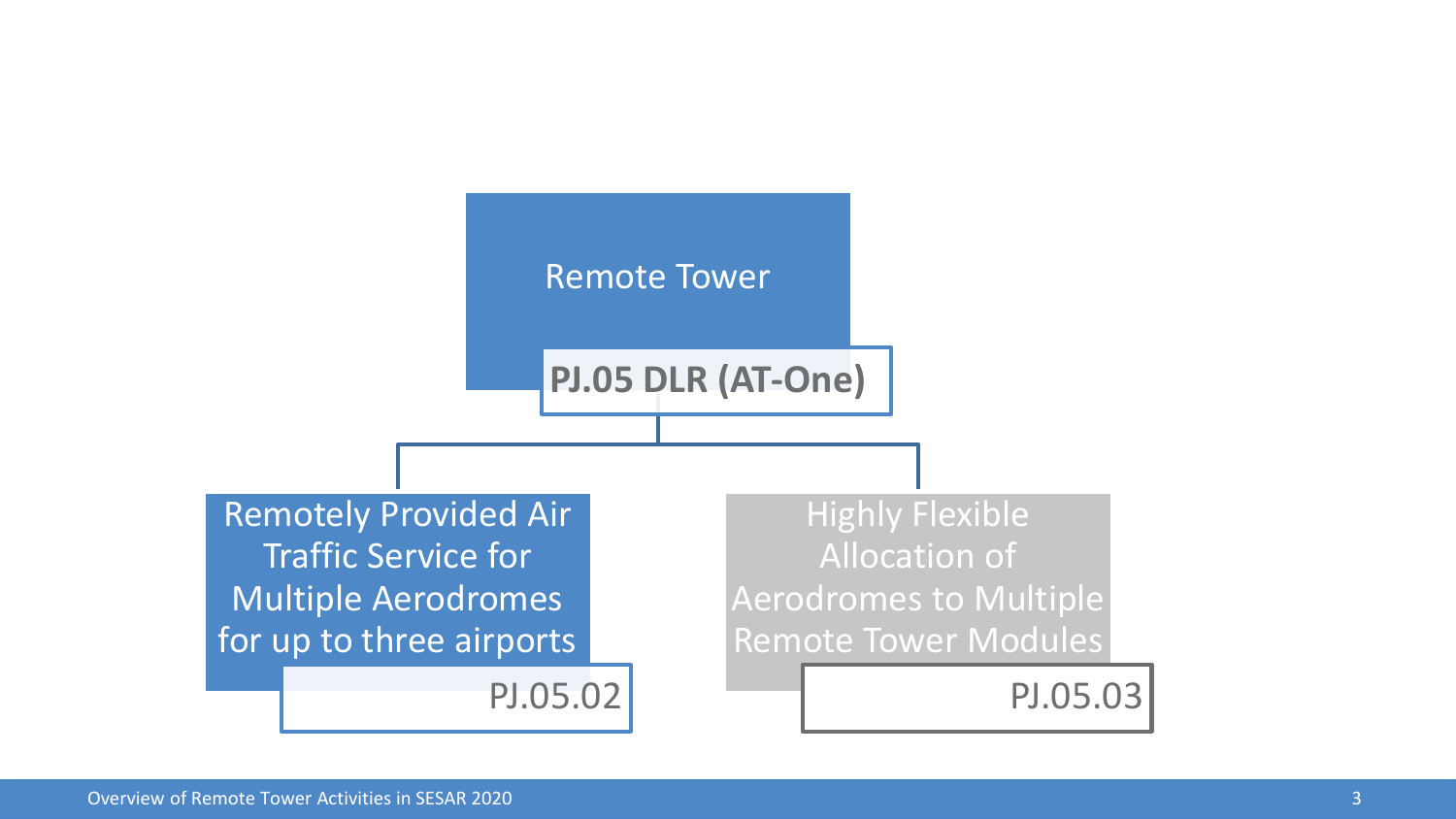### **Operational Environment**

|                 |                                | <b>Environment</b>                                                                               |  |
|-----------------|--------------------------------|--------------------------------------------------------------------------------------------------|--|
| <b>Services</b> | <b>TWR</b>                     | Including Clearance delivery / Ground Control / Tower<br>Control / TWR Apron Control             |  |
|                 | <b>Opening Hours</b>           | Up to 24H (including night)                                                                      |  |
| <b>Staffing</b> | Number of ATS staff            | One ATCO per MRTM<br>More than one ATCO in the RTC, including MRTMs and<br><b>RTC Supervisor</b> |  |
| <b>Airspace</b> | <b>Airspace Classification</b> | Class C and/or D                                                                                 |  |
|                 | <b>Control Zone</b>            | 10-15 NM radius/rectangular,<br>Vertical extension up to 3000 ft MSL                             |  |
|                 | Procedures                     | Specific IFR routes & approach procedures<br><b>Established VFR routes</b>                       |  |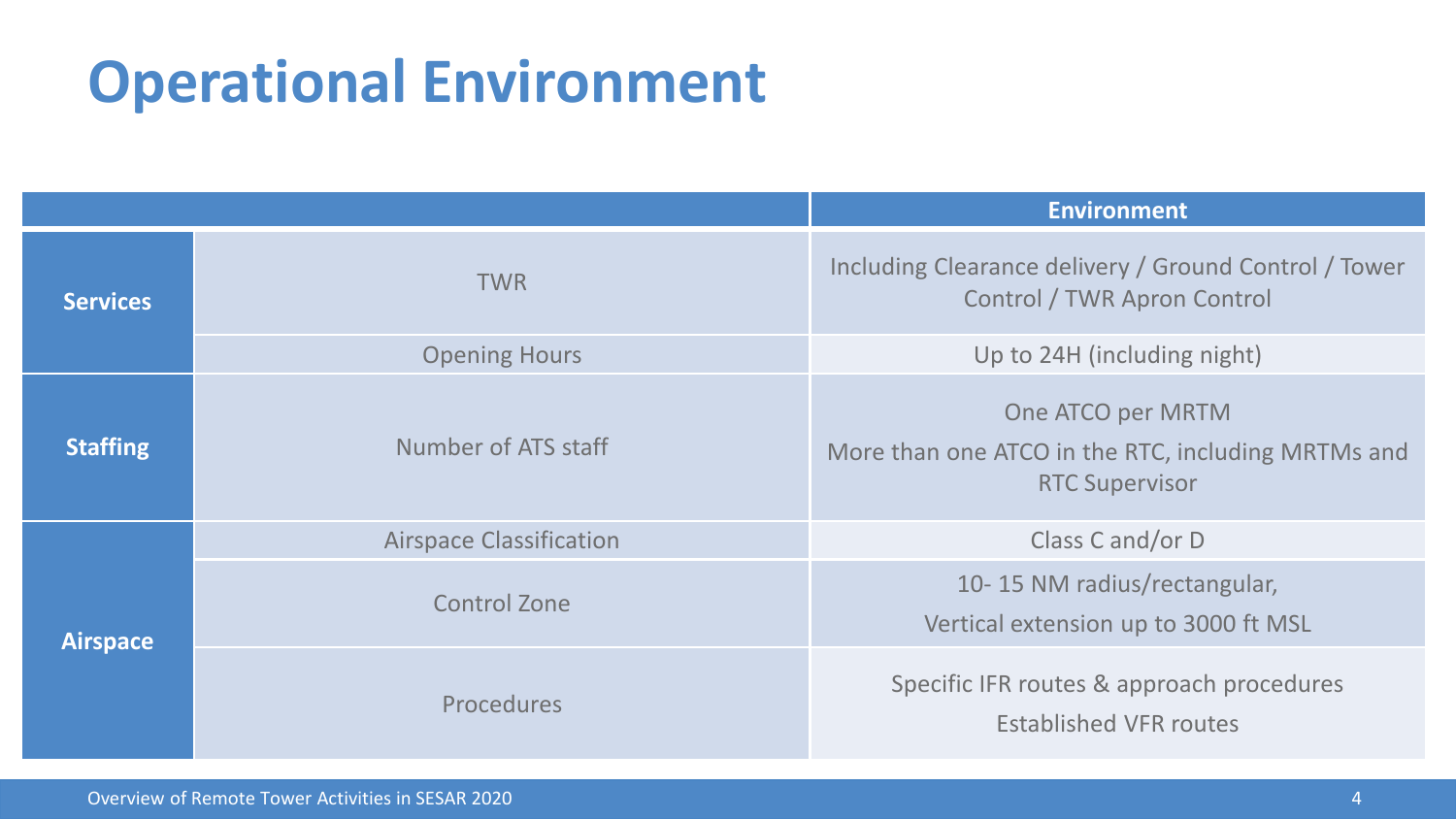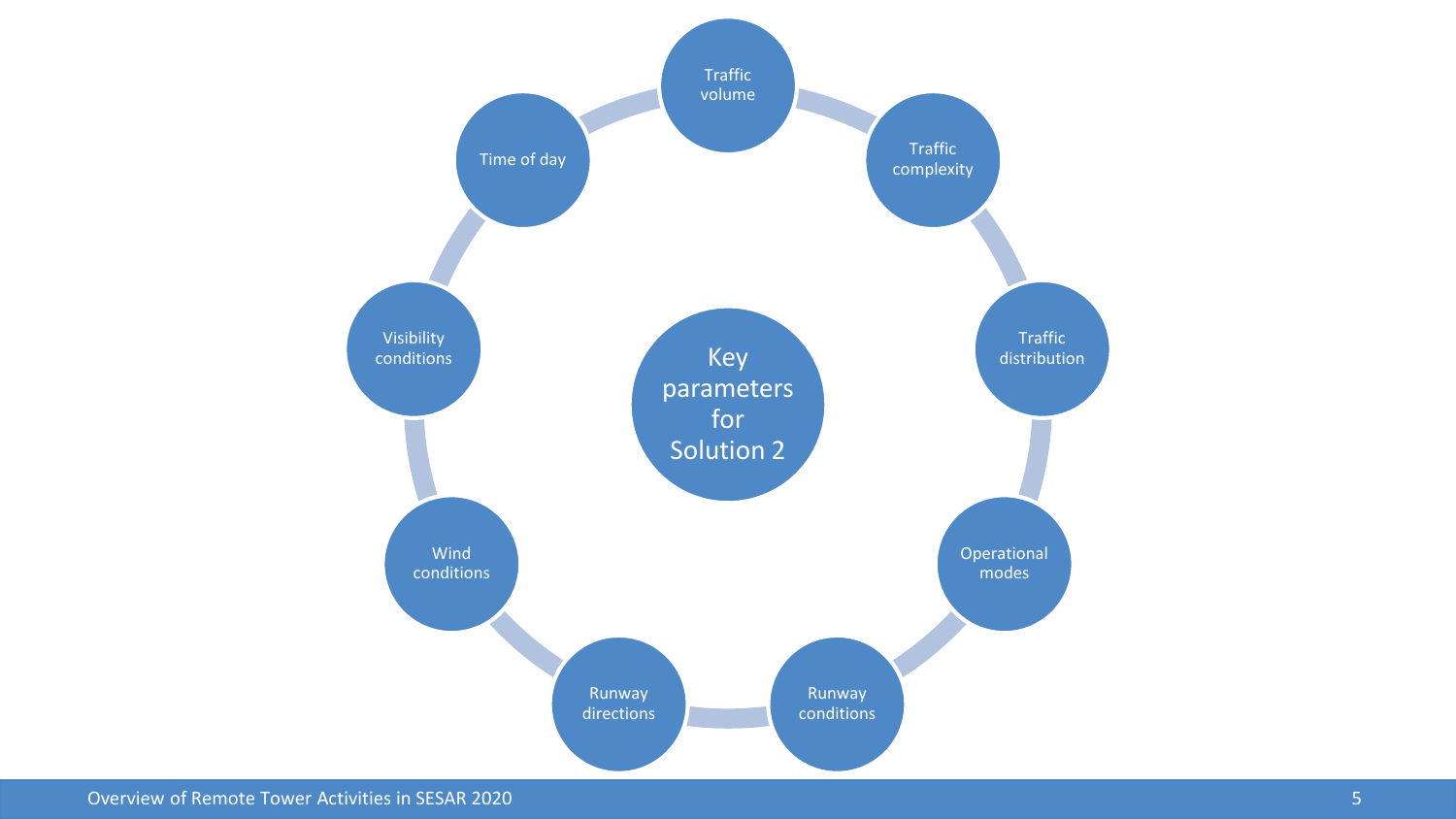#### **EXE-05.02-V2-2.4 - HC**

- ATS provided to three small size aerodromes including a military aerodrome
- real-time simulation
- Validation platform is the DLR NARSIM, extended by Frequentis and SELEX
- A set of 4 scenarios (Scenario)



|                                     | <b>Airport A</b> | <b>Airport B</b> | <b>Airport C</b>   |
|-------------------------------------|------------------|------------------|--------------------|
| <b>Airport name</b>                 | Pápa (military)  | Debrecen (civil) | $RWY 1 - Budapest$ |
| <b>IFR flights / VFR</b><br>flights | 100 % / 0 %      | 70 % / 30 %C     | 50 % / 50 %        |
| <b>Ground movements</b><br>per hour |                  |                  | 16                 |

Overview of Remote Tower Activities in SESAR 2020 6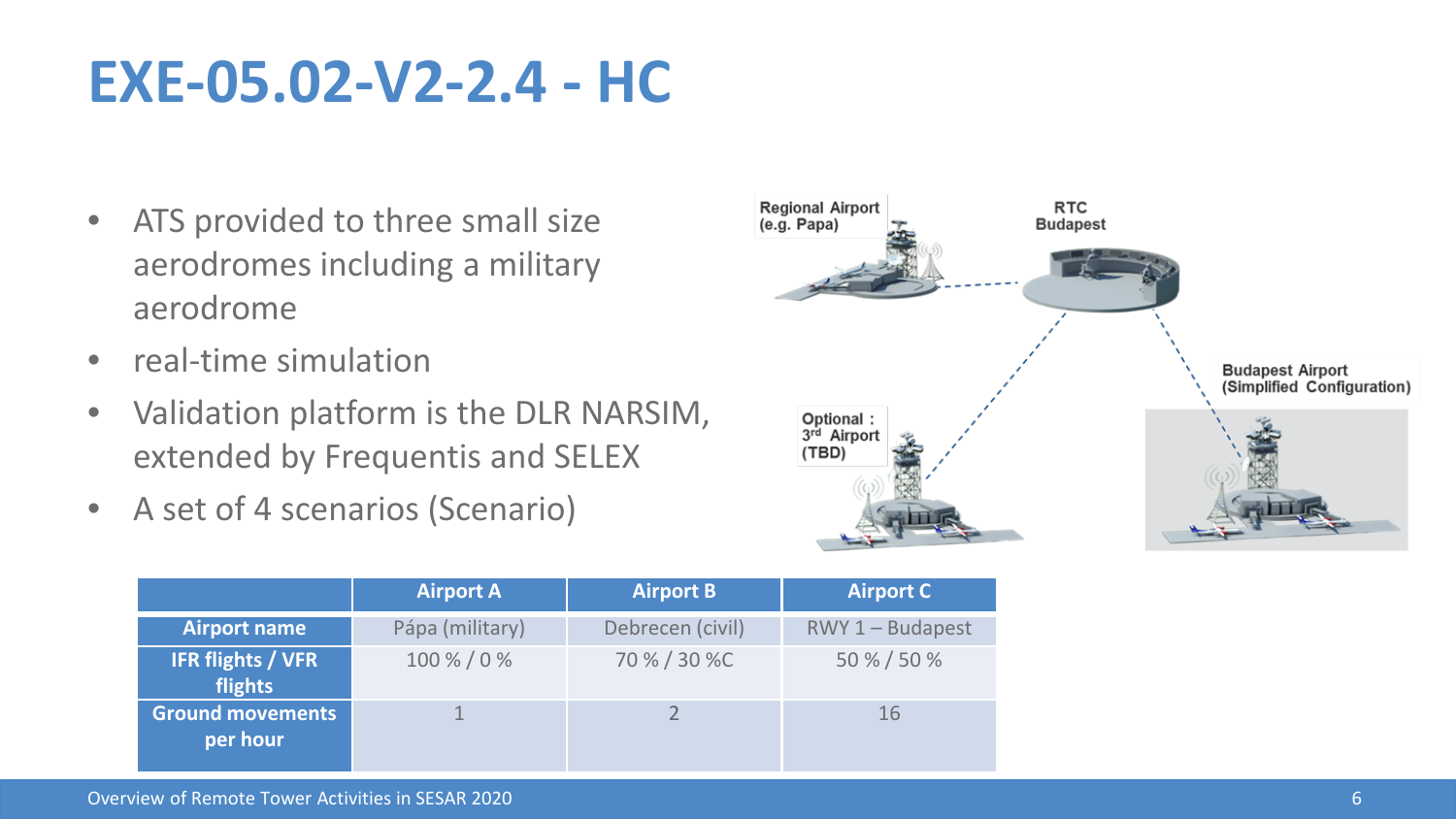#### **Overview Scenario**

| <b>Scenario ID</b> | Number of<br>airports |               | Durationmvmt/hr | <b>Mixture</b>                     | <b>Use Cases</b>    |
|--------------------|-----------------------|---------------|-----------------|------------------------------------|---------------------|
| <b>Training</b>    | 2 (LHBP-LHPA)         | 40 min        | 20              | mix VFR (20%)/IFR (80%)            | 1;6                 |
| <b>Scenario 1</b>  | $\mathsf{3}$          | 50 min        | 20              | mainlyIFR - VFR (10%)/IFR<br>(90%) | 1;2;3;4;5;6;<br>7:8 |
| <b>Scenario 2</b>  | 3                     | 50 min        | 20              | mix VFR (20%)/IFR (80%)            | 1;2;3;4;5;6;<br>7;8 |
| <b>Scenario 3</b>  | $\overline{3}$        | <b>50 min</b> | 30              | mainlyIFR - VFR (10%)/IFR<br>(90%) | 1;2;3;4;5;6;<br>7:8 |
| <b>Scenario 4</b>  | $\mathsf{3}$          | 50 min        | 30              | mix VFR (20%)/IFR (80%)            | 1;2;3;4;5;6;<br>7:8 |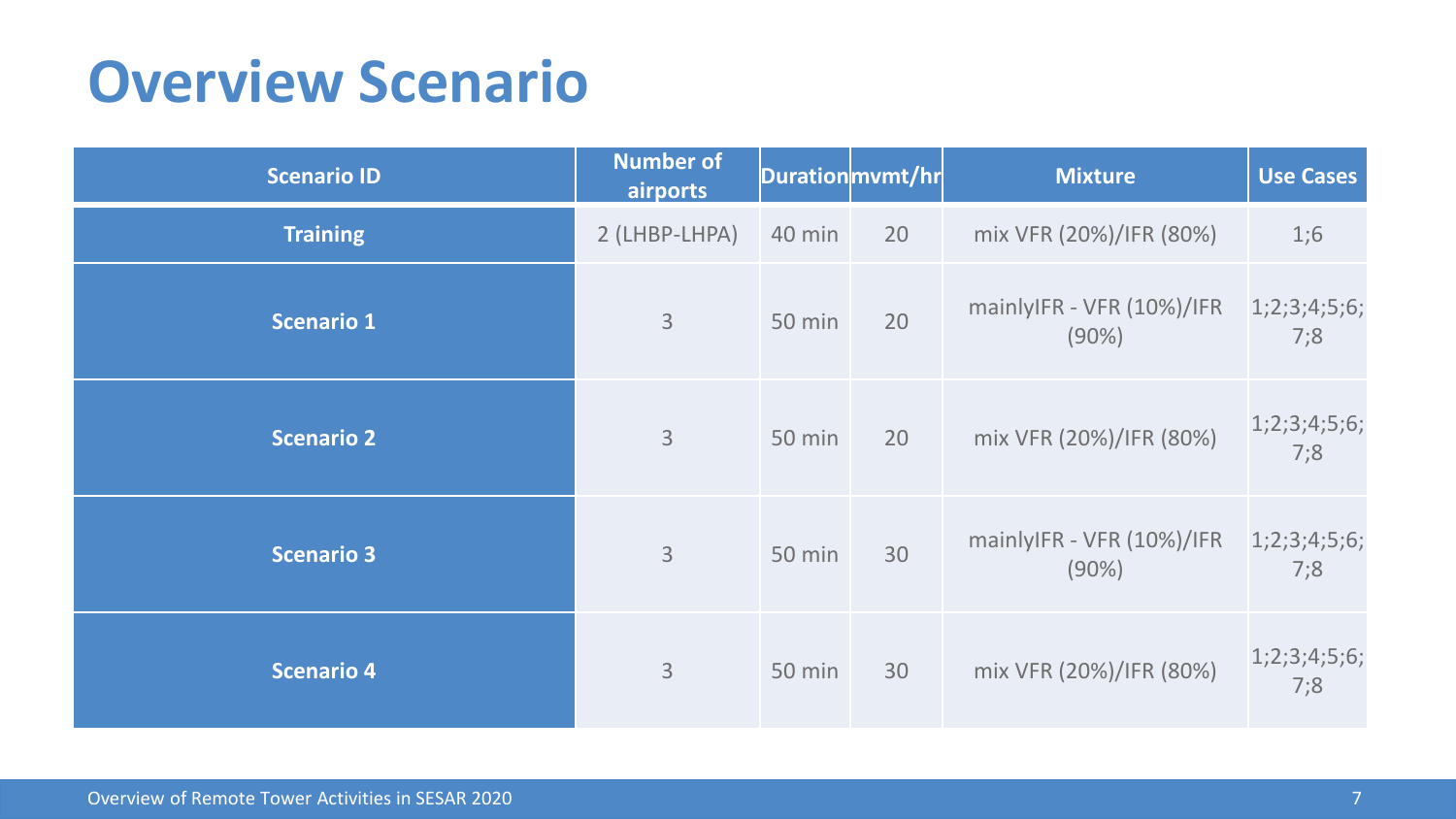#### **Team Procedere**

| <b>Begin</b> | <b>End</b> | <b>Day One</b>        | <b>Day Two</b>        |  |
|--------------|------------|-----------------------|-----------------------|--|
| 9:00         | 9:30       | <b>Briefing</b>       | <b>Briefing</b>       |  |
| 9:30         | 10:30      | <b>Training</b>       | Scenario3             |  |
| 10:30        | 11:30      | <b>Training</b>       | Scenario <sub>2</sub> |  |
| 11:30        | 12:30      | Scenario1             | Scenario4             |  |
| 12:30        | 13:30      | Lunch                 | Lunch                 |  |
| 13:30        | 14:30      | Scenario4             | Scenario1             |  |
| 14:30        | 15:30      | Scenario <sub>2</sub> |                       |  |
| 15:30        | 16:30      | Scenario3             | Debriefing            |  |
| 16:30        | 17:00      | Debriefing/Short      |                       |  |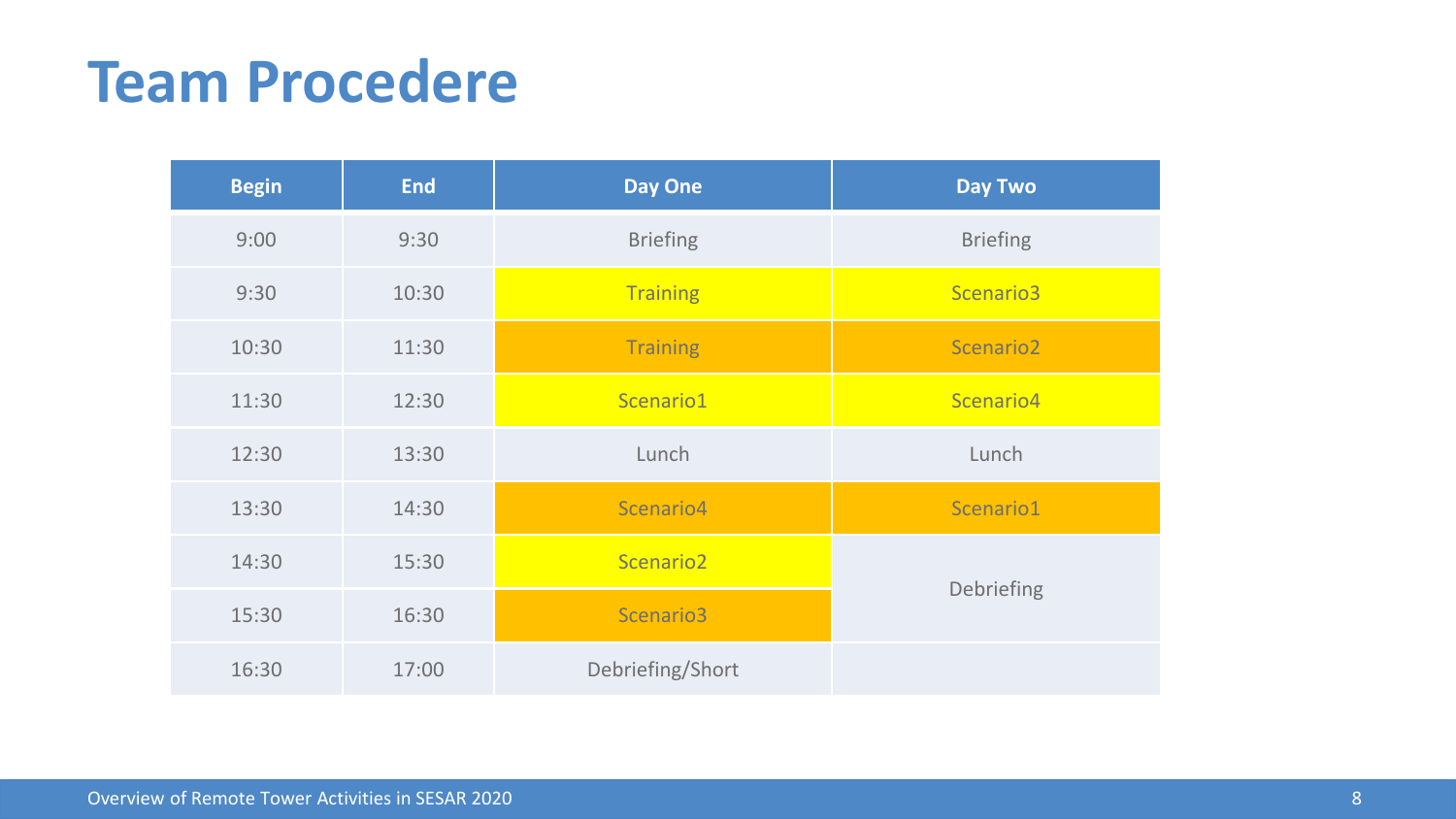#### **PJ05-02 Use Cases**

NORMAL CONDITIONS

- UC 1:1 / Provide ATS with simultaneous movements (ground and air) at different aerodromes from one MRTM
- UC 1:2 / Provide ATS to co-operative RPAS and normal aircraft to different aerodromes
- UC 1:3 / Control of Vehicles in the Manoeuvring Area to different aerodromes
- UC 1:4 / Provide ATS to simultaneous landings at different aerodromes
- UC 1:5 / Provide ATS to simultaneous departures at different aerodromes
- UC 1:6 / Provide ATS to a landing and a departing aircraft simultaneously at different aerodromes
- UC 1:7 / VFR flight in the traffic circuit with an arriving IFR flight with simultaneous movements on another aerodrome
- UC 1:8 / Ensure that the ATCO is able to avoid task overload, ATCO able to prioritize and control traffic to reduce current workload, e.g. RWY incursion, several simultaneous VFR arrivals, aircraft with malfunction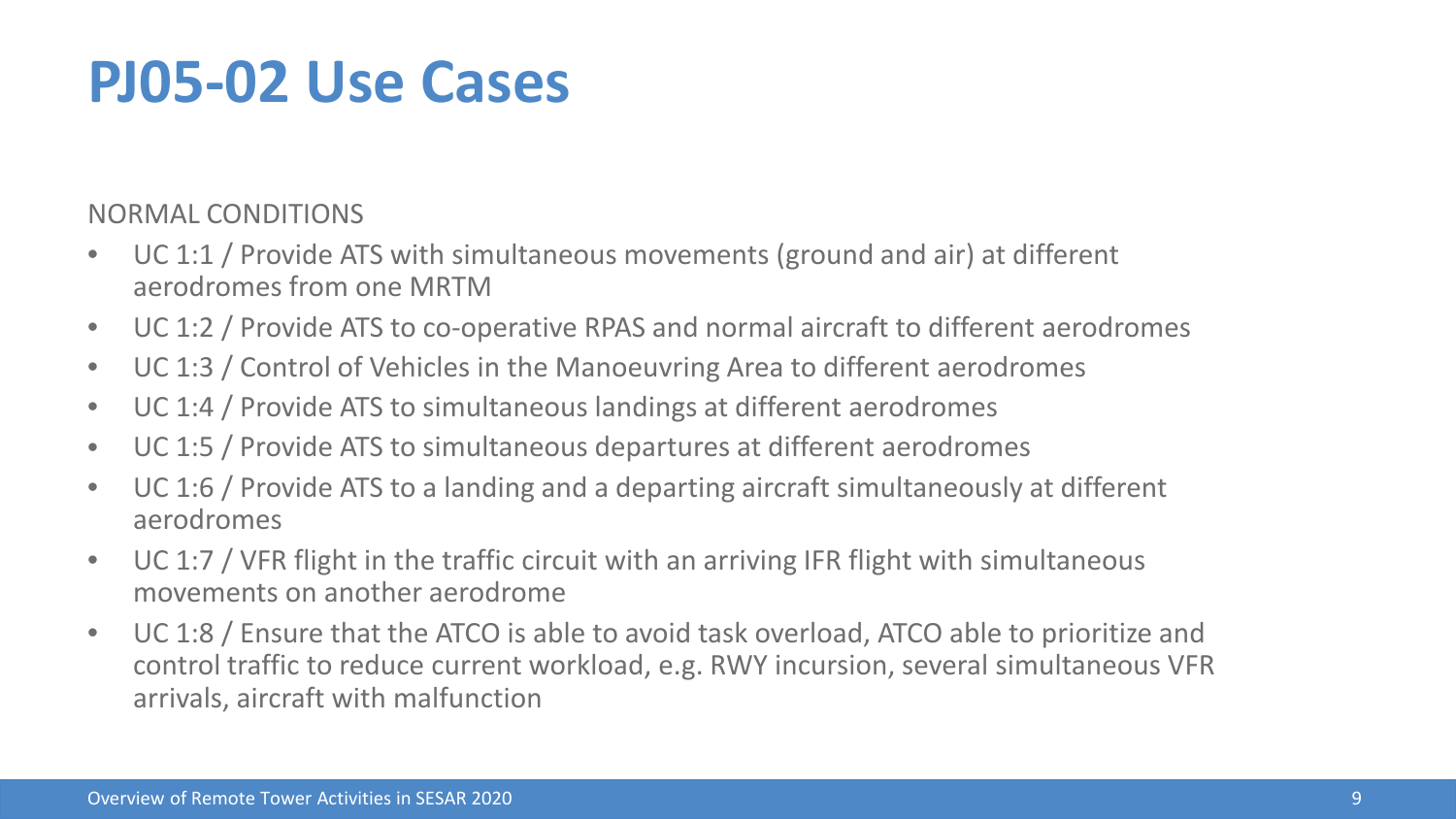# **Validation Objectives**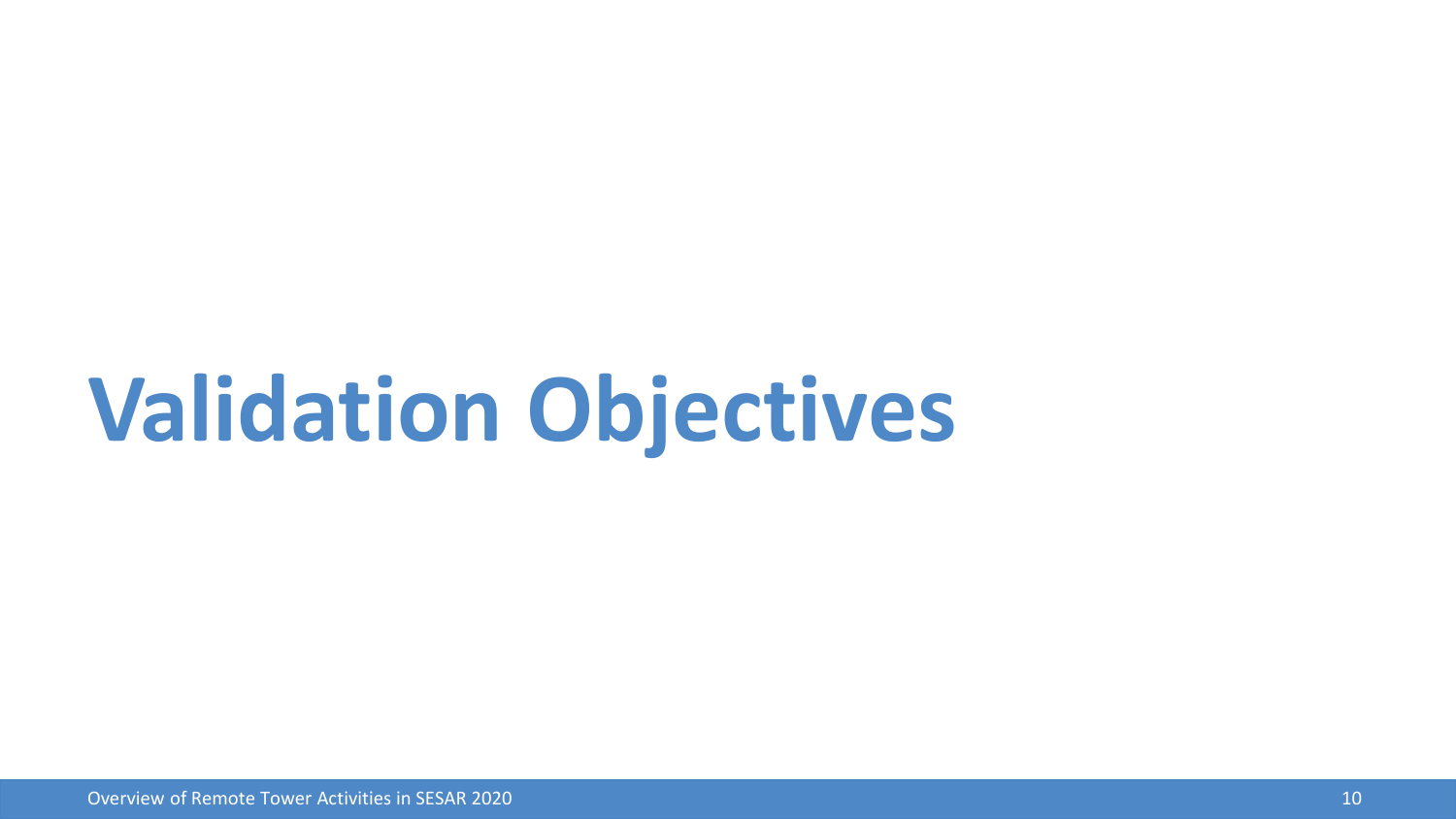### **Validation Objectives**

| <b>Validation Objectives</b>                                                 | <b>Number of</b><br><b>Success criteria</b> |
|------------------------------------------------------------------------------|---------------------------------------------|
| HUMAN PERFORMANCE – SITUATION AWARENESS                                      | 4                                           |
| HUMAN PERFORMANCE – WORKLOAD                                                 | 1                                           |
| <b>HUMAN PERFORMANCE - ACCEPTANCE OF</b><br><b>OPERATING METHODS / ROLES</b> | 3                                           |
| HUMAN PERFORMANCE - USABILITY and UTILITY                                    | $\mathcal{E}$                               |
| <b>SAFETY - GENERAL</b>                                                      | $\mathcal{P}$                               |
| <b>SAFFTY</b>                                                                | $\overline{3}$                              |
| <b>CAPACITY</b>                                                              | 1                                           |
| <b>COST EFFICIENCY</b>                                                       |                                             |

- Each success criteria has to be measured with a metric
- Can be independent from the scenario or at the end in the final debriefing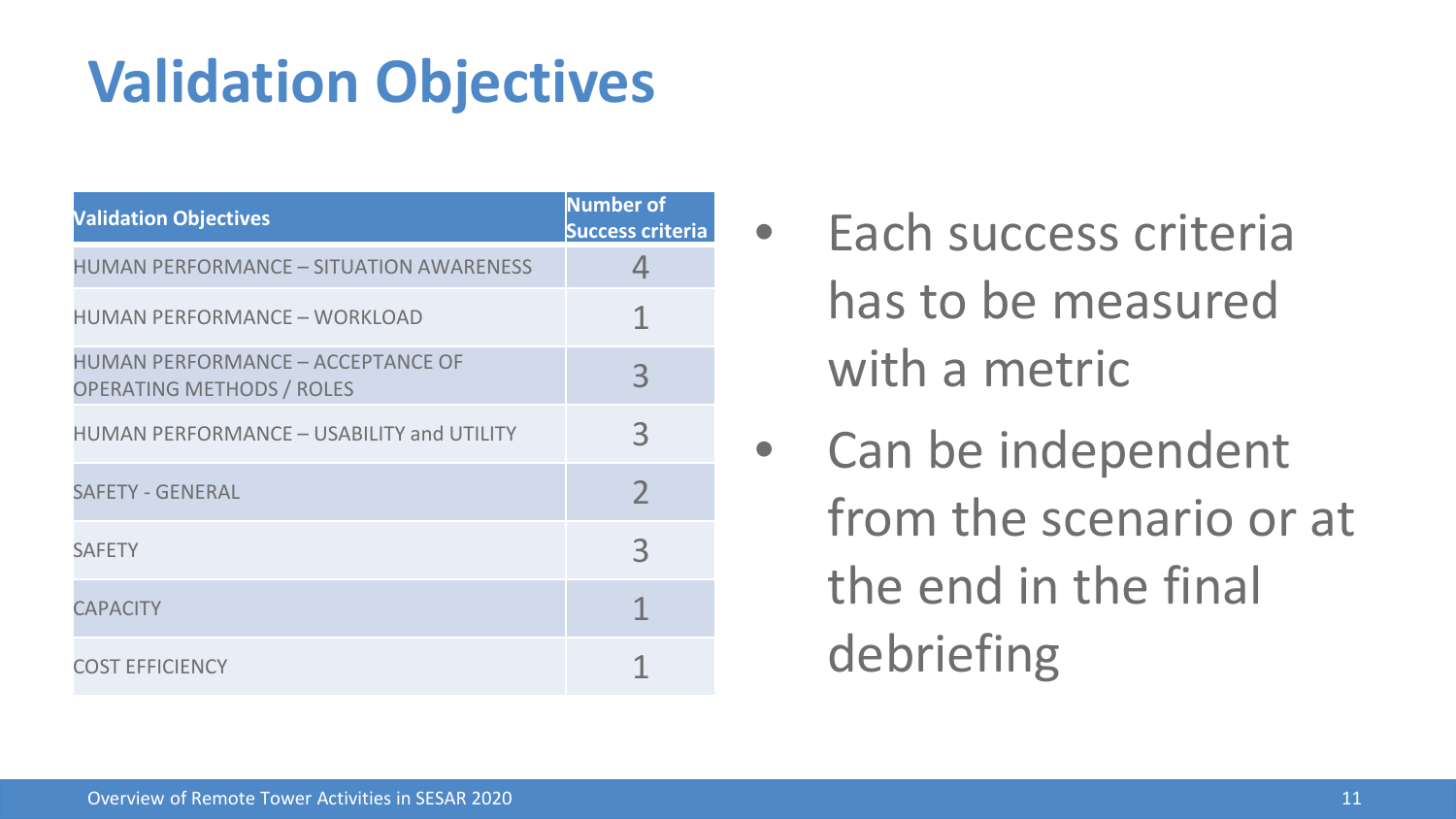### **Success criteria for HUMAN PERFORMANCE – SITUATION AWARENESS**

| <b>Success criteria ID</b>      | <b>Success criteria Description</b>                                                                                                                                                                                                       | <b>Covered by</b>         | Mid - Run                        | Post – Run                                                                  | Debriefing / Interview                                                       |
|---------------------------------|-------------------------------------------------------------------------------------------------------------------------------------------------------------------------------------------------------------------------------------------|---------------------------|----------------------------------|-----------------------------------------------------------------------------|------------------------------------------------------------------------------|
| CRT-PJ05.02-V2-<br>VALP-H02-010 | ATCOs situation awareness is at<br>an acceptable level                                                                                                                                                                                    | questionnaire,<br>debrief |                                  | <b>Situational Awareness</b><br>for SHAPE<br>Questionnaire<br>(SASHA), AR25 | GA01, GA02                                                                   |
| CRT-PJ05.02-V2-<br>VALP-H02-020 | ATCOs can priorities tasks                                                                                                                                                                                                                | questionnaire,<br>debrief | Modified Cooper-<br>Harper-Scale | AR01, AR02                                                                  | GA03, GA04, Interview06                                                      |
| CRT-PJ05.02-V2-<br>VALP-H02-030 | ATCOs confirm that the user<br>interface design supports a<br>sufficient level of individual<br>situation awareness                                                                                                                       | debrief                   |                                  |                                                                             | System Usability Scale (SUS),<br>GA05, GA06, GA07, GA08,<br>GA <sub>29</sub> |
| CRT-PJ05.02-V2-<br>VALP-H02-040 | ATCO maintain an adequate<br>level of SA, despite having to<br>divide their attention to several<br>airports with different<br>procedures and characteristics<br>(geographical area, urban<br>infrastructure, weather<br>conditions etc.) | questionnaire,<br>debrief | Modified Cooper-<br>Harper-Scale | SASHA extended, AR19                                                        | GA10, GA30, GA31, GA32,<br>Interview13, Interview14                          |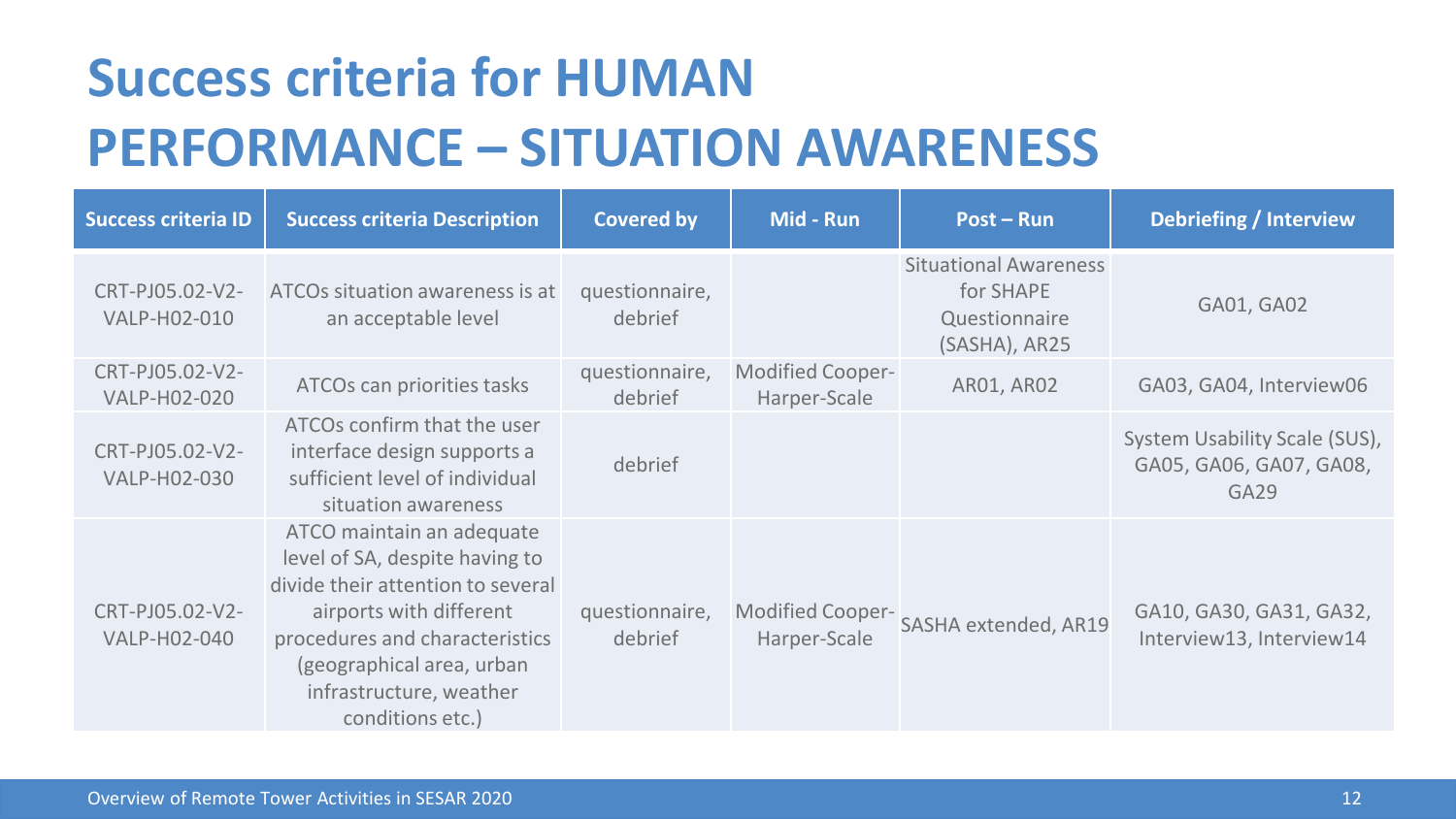### **Objectives to Metrics**

Mid - Run

- ISA Scale
- Modified Cooper Harper Scale

**Debriefing** 

- 33 Tailor maid questions
- 24 Open questions
- System Usability Scale (SUS)

Post – Run

- NASA-TLX
- SASHA
- AIM
- 26 Tailor maid questions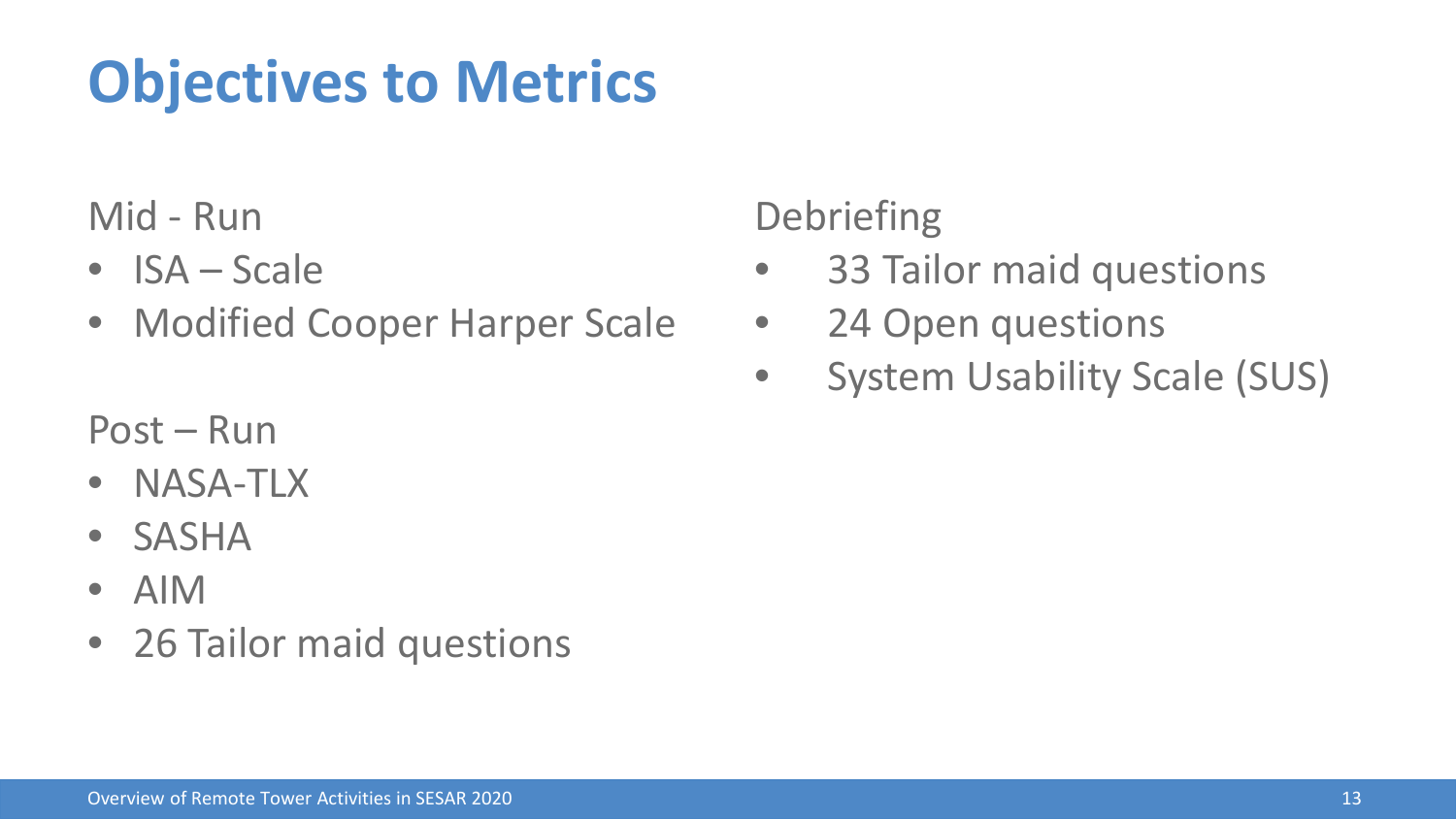### **Modified Cooper Harper Scale - Top**

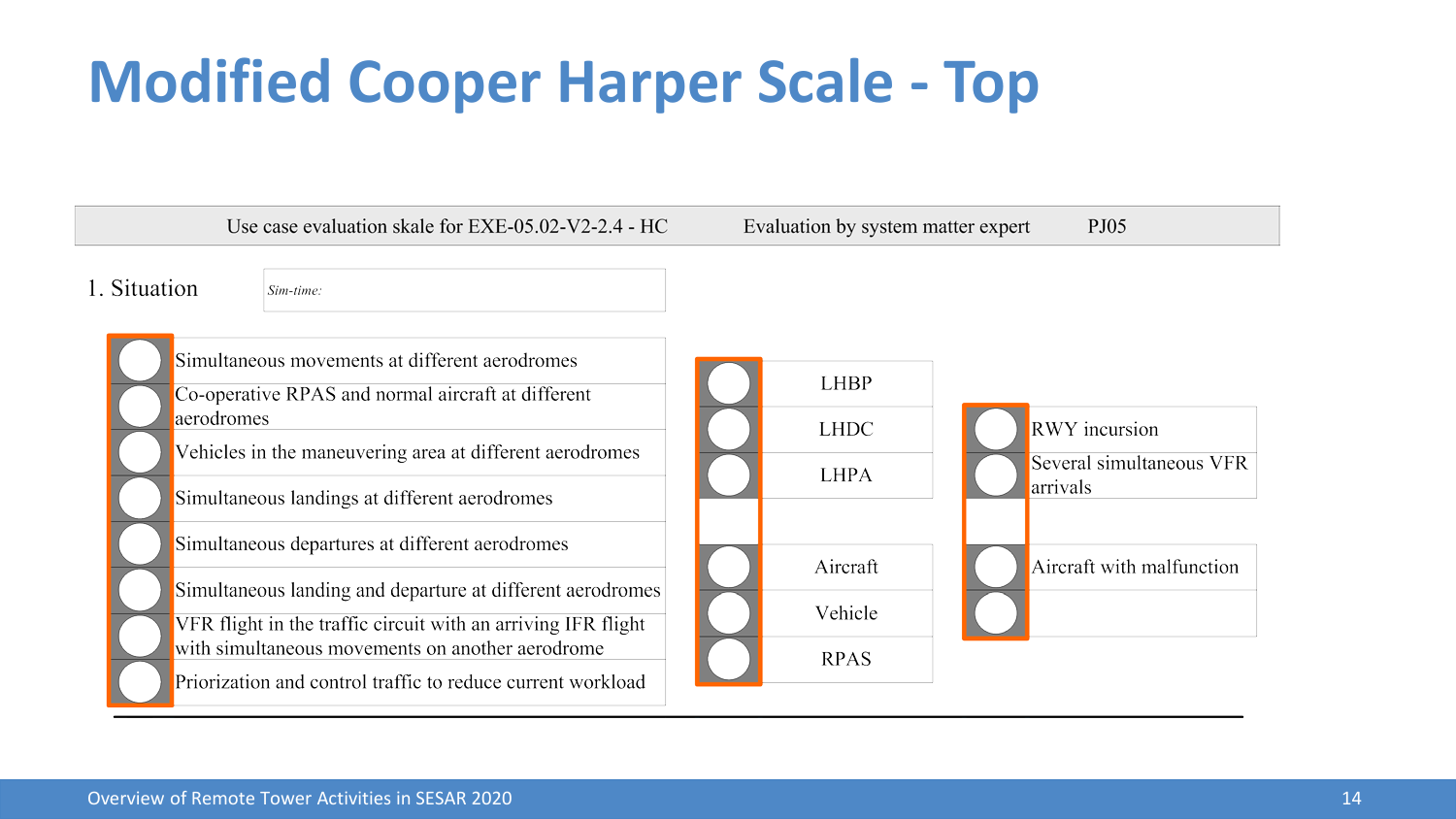#### **Modified Cooper Harper Scale - Body**

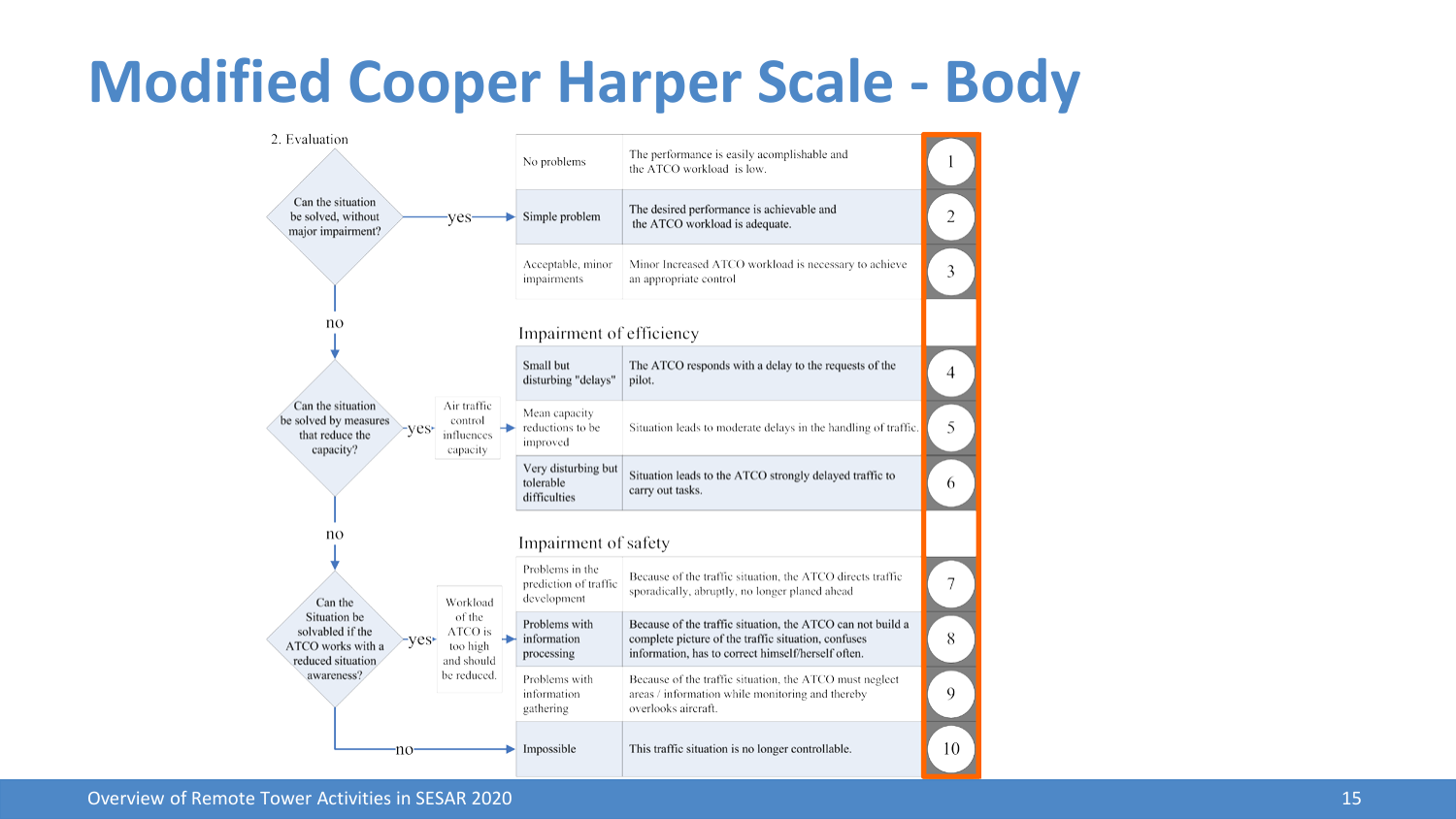#### **Example Results NASA-TLX Score**

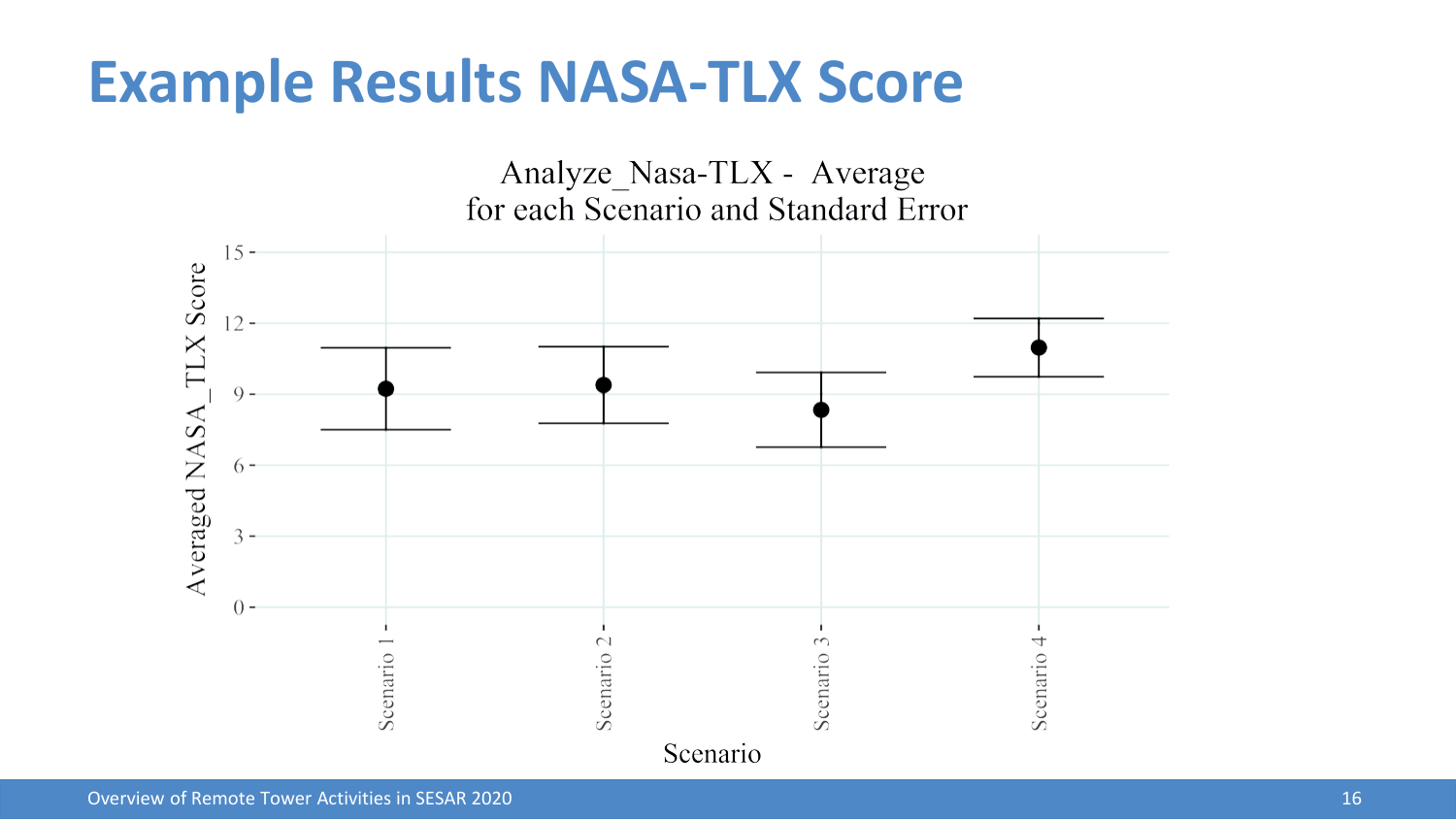### **Reference Documents**

#### **Project Management and Administration:**

- SESAR 1 P06.08.04-D94-OSED Single Remote TWR Ph2 Final Update
- SESAR 1 P06.08.04-D103-Multi Remote Advanced OSED Update (P06.09.03 D04)
- SESAR 1 P12.04.07-D09-Remote tower specifications-final Consolidated DEL
- SESAR 1 P12.04.06 / P12.04.08 final deliveries

#### **Project Management and Administration:**

- PJ05 GA Annex 1 Part A and B
- SESAR 2020 Programme Execution Framework Project Hand-Book
- Participant Portal H2020 Online Manual Reports and payment requests (http://ec.europa.eu/research/participants/docs/h2020-funding-guide/grants/grantmanagement/reports\_en.htm)
- Participant Portal H2020 Online Manual Amendments to the Grant Agreement (http://ec.europa.eu/research/participants/docs/h2020-funding-guide/grants/grantmanagement/amendments\_en.htm)